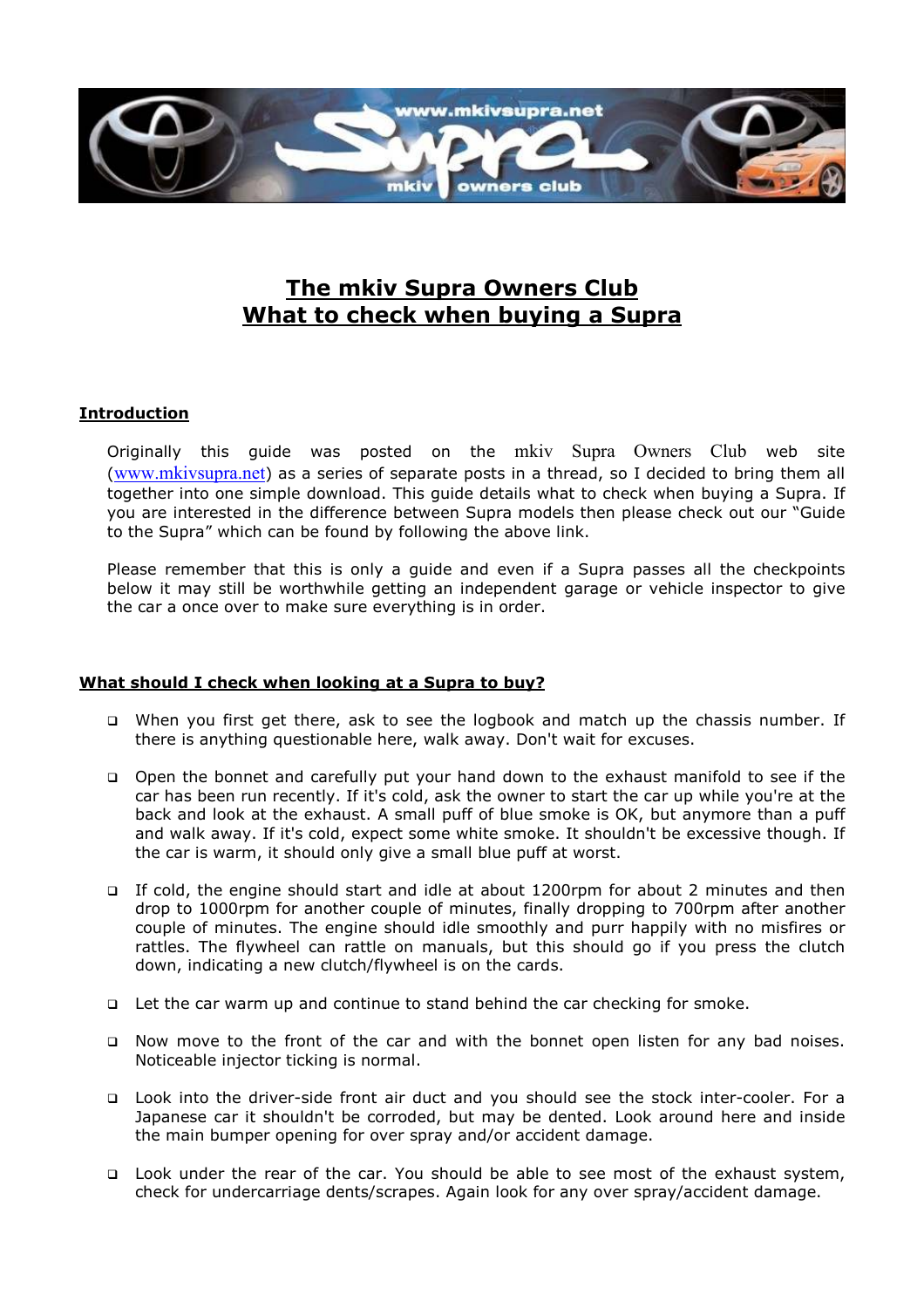- When checking under the car also look for leaks, but don't be alarmed by an oily sludge on the transmission and differential. That's a greasy undercoating that Toyota has applied. Check for fresh oil leaks, and check the rear CV joint boots for cracks.
- □ Look to see if all the little plastic panels and parts under the car all line-up, and are attached, and that paint is not where it shouldn't be. Cracked under trays are not uncommon so don't be alarmed. Spend a fair amount of time on the ground, don't be afraid to get a little dirty. Also all the major body panels have the original VIN number visibly stuck on them, make sure they are all still there and are the right number. Look for missing, non-original, or out of place fasteners. All these things are possible signs off a collision.
- If possible, look at the spot where the car normally parks. Check for fresh oil puddles or spots. If they say their other car caused the spot, don't believe them if it's a clean 1-2 year old car they are blaming it on.
- □ Check the wheel rims, inside and out, for curb rash or bent rims.
- Check for excessive and/or uneven wear on the tires. Also check for cheap or missmatched tires.
- $\Box$  Check for signs of rust in the wheel arches.
- Check the condition of all the exposed rubber on the suspension joints.
- All the panel gaps should be pretty much the same and all openings should open and close with ease. Supra bonnets and boots do get a little play when pushed so don't panic too much if the bonnet can move a couple of mm or the boot rubbers are shot. Take a look down the flanks of the car. This should show up any body imperfections and car park dents in the doors.
- Walk all around the car, and look at each panel at different angles. Looks for small dents and dings, and make sure the paint matches all around.
- Make sure the rear hatch opens and closes fine and that is stays up on it own.
- Make sure it still has the spare tire, jack and wrenches, owners' manual, and targa wrench.
- Check around all the glass to see if it has been replaced. Check the manufacturer information on the glass to see if they are all the same.
- Check the headlamps for cracks, moisture or fogging/yellowing. Expect them too be fogged/yellowed if it has plastic headlights.
- Check all of the fluids. Make sure the fluid isn't terrible. Open the oil fill cap, and look inside for sludge build-up. You shouldn't see any.
- Find out what oil the use, and how often. Don't trust their answer unless they have receipts.
- Ask them if they have had any work done to it. If they have owned it for several years, and say they have done nothing to it, don't take that as being a completely good thing.
- $\Box$  Ask if it has ever had modifications, and what.
- Inside the car do the usual checks on pedal rubbers for excessive wear and steering wheel wear.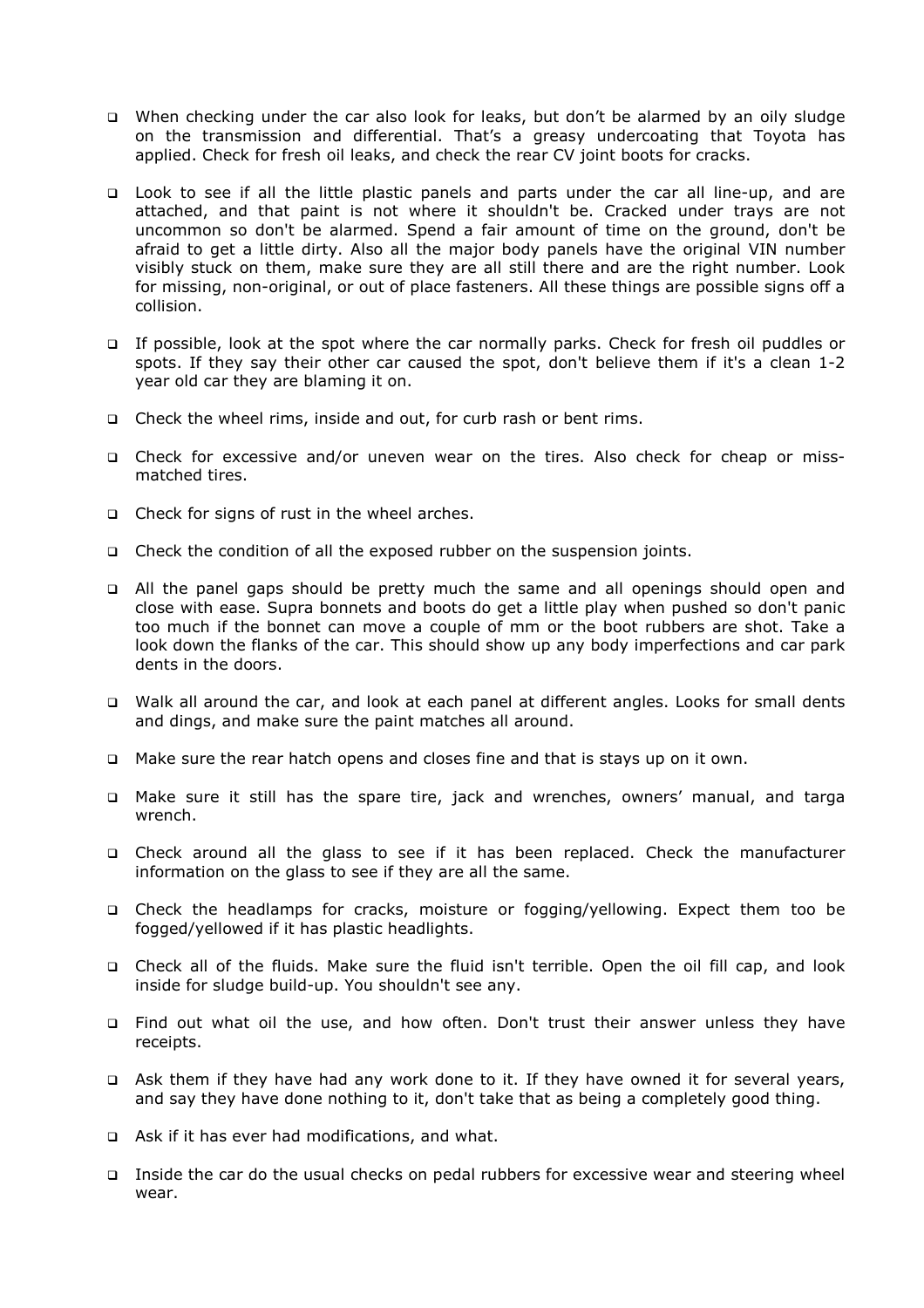- Now go back and watch the tailpipe. Have someone blip the throttle while you watch for smoke. Let it idle between the blips.
- Now do the same but have them bring the engine up to 5000rpm or so.
- □ Make sure the power steering is smooth and quiet.
- □ Make sure all the exterior lights work.
- $\Box$  Make sure to test every last switch in the car to make sure it works; power windows, locks, indicators, light switch, courtesy lights, power seat, cruise control, everything. Use all the functions on the A/C and make sure they all work. Go from HOT to COLD A/C and make sure its getting very hot and very cold. If it has a factory alarm then make sure the key-fobs work.
- Now have a friend follow behind you in another car while you go for a test drive. Have them watch for smoke while you drive.
- Put it into 2nd gear, let the engine speed drop to about 1500rpm, and then stomp on the accelerator, and stay on it till redline, then let off the accelerator. Your friend should be watching for "grey/blue smoke". Just grey/black smoke is ok.
- Your job while at full throttle in 2nd is making sure the turbos boost smoothly. Make sure you can feel full boost by 4000rpm or near it, and that you don't hear any bad noises. Slight turbo whistle/whine is OK, and if it has an after market intake it will be more noticeable.
- When you drive the car, the first turbo should be noticeable as a whistle, and the 2nd turbo should come in at 3800-4000rpm. You shouldn't be able to hear either turbo at high rpm. The engine should be louder! It's normal to get a slight hesitation as the 2nd turbo comes in but it should be very minor.
- Use all the gears in the transmission, and make sure it shifts fine. If it is a 6spd then it will feel and sound clunky and this is normal. If the transmission makes "ball bearings in a can" noises at idle or low speeds then that is the 2-piece sprung flywheel and is also normal.
- Smoke at cold start-up, pulling away from a standstill or throttle blipping from idle is valve stem seals. Smoke under boost, or after letting off of boost, or maybe when revving full throttle, is turbo seals. Smoking for no good reason, or if it doesn't stop pretty quickly is piston rings.
- While driving with the windows down, listen for clicking or popping noises coming from outside the car. A POP when starting or stopping, or making a sharp low speed turn (maybe up a hill), is the drivers side engine mount. A clicking sound under initial mild acceleration or deceleration, that lasts for only a second or two then stops, and sounds exactly the same regardless of speed, is the rear upper control arm bushings. A clicking that changes with speed is wheel bearings.
- $\Box$  Make sure the brakes work smoothly and reasonably quietly. When coming to a stop take your hand slightly off the wheel and make sure it stays straight.
- If you can, get up to 100mph and apply the brakes consistently down to about 40mph. You should feel no judder from the wheels or pedal. The Japanese brakes warp easily.
- □ Make sure the car tracks straight on flat roads.